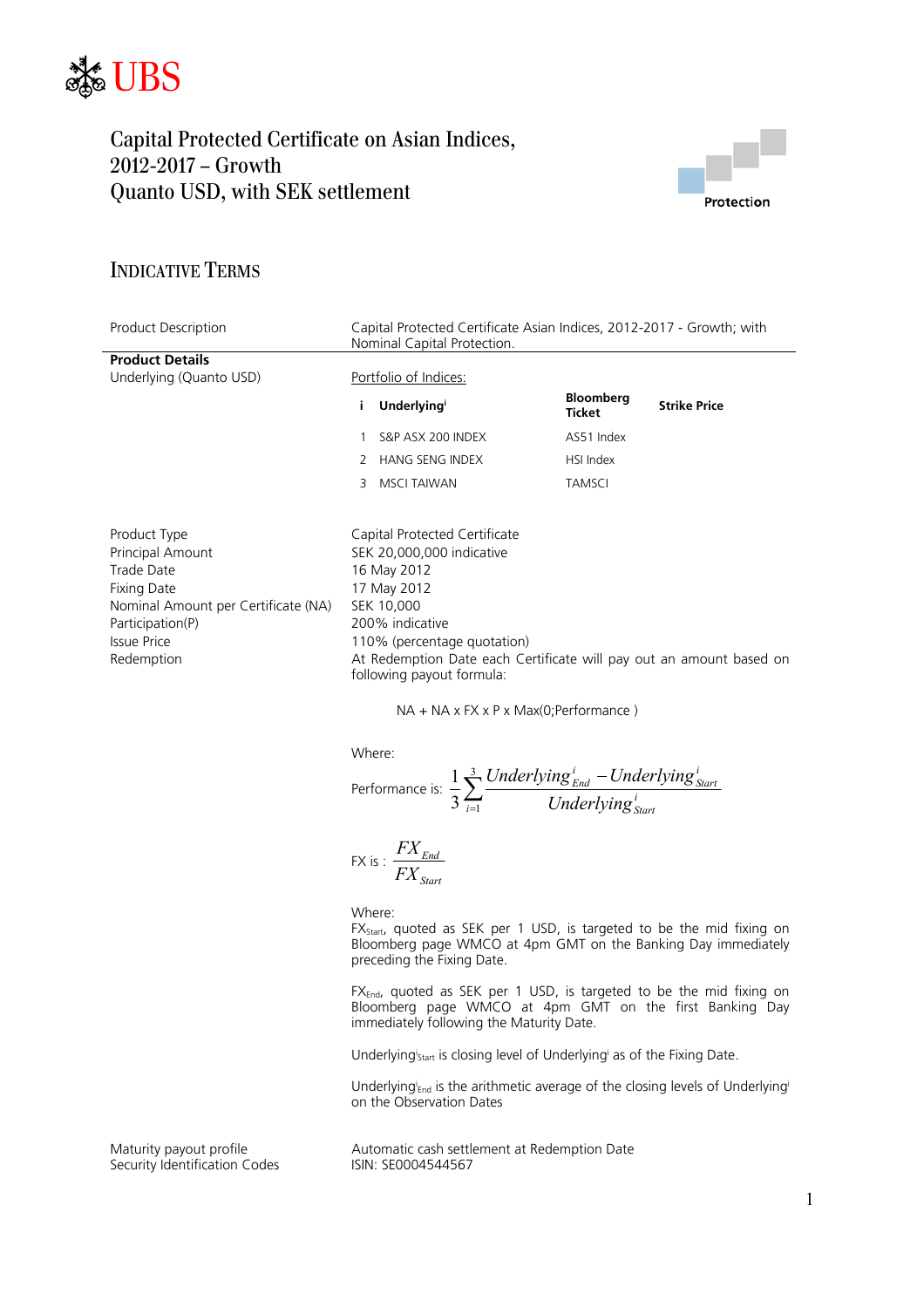



## INDICATIVE TERMS

| Listing<br>Type of offering:<br><b>Dates</b>      | WKN: UB6D6N<br>Valor: 18167712<br>Listing will be applied for; however no guarantee is given that this will be<br>successful. Exchange: NASDAQ OMX Stockholm AB<br>Public Offering                                                                                                                                                                                                                                                                                                                                                                                                                                                                          |
|---------------------------------------------------|-------------------------------------------------------------------------------------------------------------------------------------------------------------------------------------------------------------------------------------------------------------------------------------------------------------------------------------------------------------------------------------------------------------------------------------------------------------------------------------------------------------------------------------------------------------------------------------------------------------------------------------------------------------|
| Subscription Period                               | 2 April 2012 until and including 11 May 2012 (17:30 Stockholm time)                                                                                                                                                                                                                                                                                                                                                                                                                                                                                                                                                                                         |
| Issue Date                                        | 31 May 2012                                                                                                                                                                                                                                                                                                                                                                                                                                                                                                                                                                                                                                                 |
| <b>Fixing Date</b>                                | 17 May 2012                                                                                                                                                                                                                                                                                                                                                                                                                                                                                                                                                                                                                                                 |
| Payment Date<br><b>Observation Dates</b>          | 31 May 2012<br>The 17 <sup>th</sup> calendar day of every month from and including 17 May 2016<br>up to and including 17 May 2017 (13 Observation Dates in total). If such<br>day is not an Underlying Calculation Date for any Underlying, the<br>immediately succeeding Underlying Calculation Date for the affected<br>Underlying is deemed to be the relevant Observation Date. If no<br>Underlying Calculation Date has occurred within eight, in the Calculation<br>Agent's assessment, customary trading days the eighth customary<br>trading day from the Observation Date shall be deemed the new<br>Observation Date for the affected Underlying. |
| Maturity Date (Final Observation                  |                                                                                                                                                                                                                                                                                                                                                                                                                                                                                                                                                                                                                                                             |
| Date)                                             | 17 May 2017                                                                                                                                                                                                                                                                                                                                                                                                                                                                                                                                                                                                                                                 |
| Redemption Date<br><b>Business Day Convention</b> | 10 Banking Days after the Maturity Date (2 June 2017)<br>"Banking Day" means London, New York, Frankfurt and Stockholm<br>business days.                                                                                                                                                                                                                                                                                                                                                                                                                                                                                                                    |
| <b>General Information</b>                        |                                                                                                                                                                                                                                                                                                                                                                                                                                                                                                                                                                                                                                                             |
| <b>Issuer</b>                                     | UBS AG, Jersey Branch                                                                                                                                                                                                                                                                                                                                                                                                                                                                                                                                                                                                                                       |
| Rating                                            | Aa3/A/A                                                                                                                                                                                                                                                                                                                                                                                                                                                                                                                                                                                                                                                     |
| Lead Manager                                      | UBS Limited, London                                                                                                                                                                                                                                                                                                                                                                                                                                                                                                                                                                                                                                         |
| Trading                                           | <b>TBC</b>                                                                                                                                                                                                                                                                                                                                                                                                                                                                                                                                                                                                                                                  |

Public Offer<br>Governing Law Sweden<br>German Law Governing Law<br>Contact person UBS

Sales Restrictions **Example 20** U.S.A: U.S Persons / U.K. Clearing Clearing Euroclear Sweden AB<br>
Public Offer Clearing Sweden Sweden Mårten Grebäck 0046 8 453 73 95 Carl Fredrik Pollack 0046 8 453 73 18

#### **This product does not represent a participation in any of the collective investment schemes pursuant to Art. 7 ss of the Swiss Federal Act on Collective Investment Schemes (CISA) and thus is not subject to the supervision of the Swiss Financial Market Supervisory Authority (FINMA). Therefore, investors in this product are not eligible for the specific investor protection under the CISA.**

The Product is not sponsored, endorsed, sold or promoted by Standard & Poor's, a division of The McGraw-Hill Companies, Inc. ("S&P") or the Australian Securities Exchange ("ASX"). S&P and ASX make no representation, condition or warranty, express or implied, to the owners of the Product or any member of the public regarding the advisability of investing in securities generally or in the Product particularly or the ability of the S&P/ASX 200 Index to track general stock market performance. S&P's only relationship to the Licensee is the licensing of certain trademarks and trade names of S&P and the S&P/ASX 200 Index, which is determined, composed and calculated by S&P without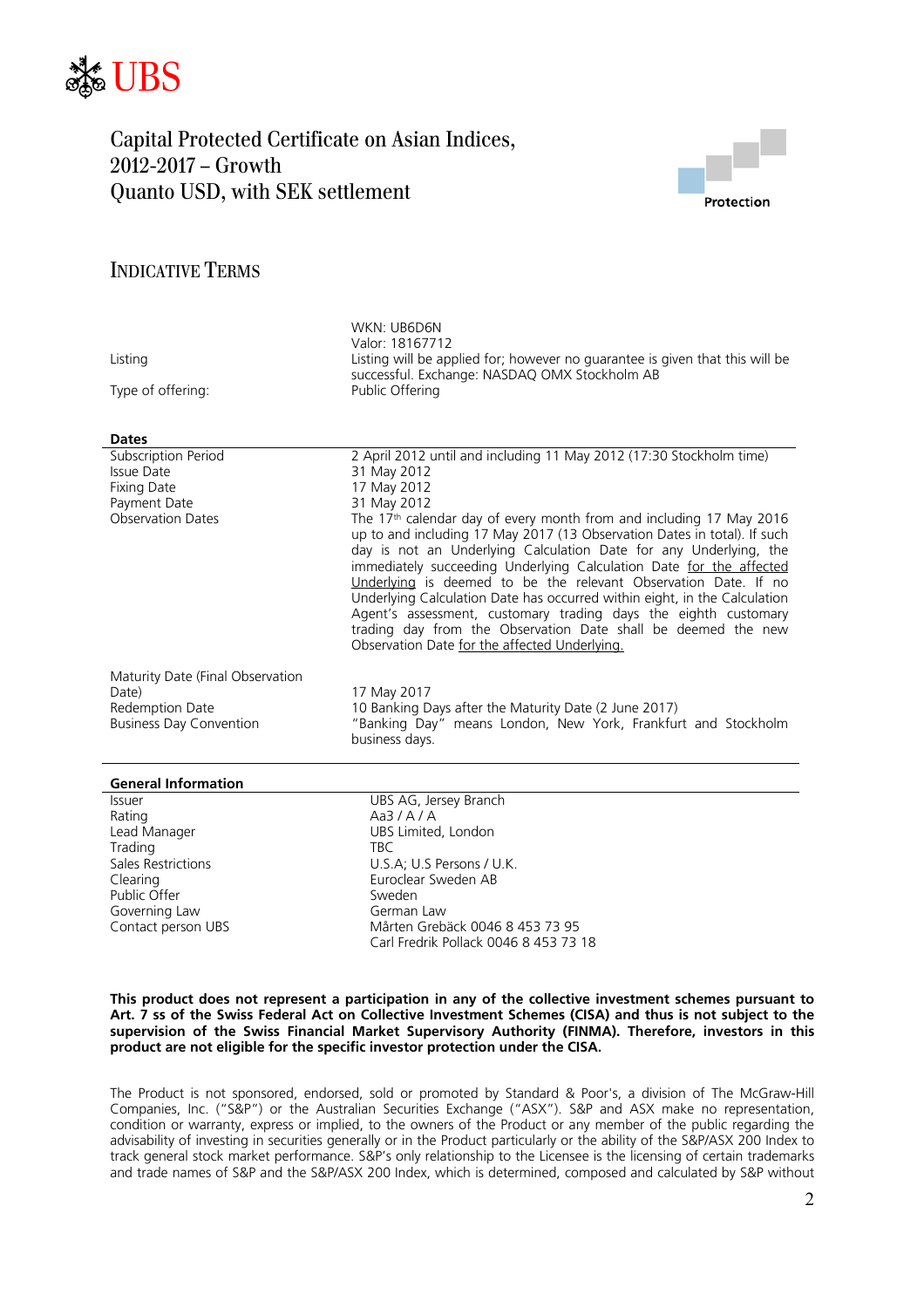



### INDICATIVE TERMS

regard to the Licensee or the Product. S&P has no obligation to take the needs of the Licensee or the owners of the Product into consideration in determining, composing or calculating the S&P/ASX 200 Index. S&P is not responsible for and have not participated in the determination of the timing of, prices at, or quantities of the Product to be issued or in the determination or calculation of the equation by which the Product is to be converted into cash. S&P and ASX have no obligation or liability in connection with the administration, marketing or trading of the Product.

S&P SHALL OBTAIN INFORMATION FOR INCLUSION IN OR FOR USE IN THE CALCULATION OF THE S&P INDEXES FROM SOURCES THAT S&P CONSIDERS RELIABLE, BUT S&P ACCEPTS NO RESPONSIBILITY FOR, AND SHALL HAVE NO LIABILITY FOR, ANY ERRORS, OMISSIONS OR INTERRUPTIONS THEREIN. S&P AND ASX DO NOT GUARANTEE THE ACCURACY AND/OR THE COMPLETENESS OF THE S&P INDEXES OR ANY DATA INCLUDED THEREIN. S&P AND ASX MAKE NO WARRANTY, EXPRESS OR IMPLIED, AS TO THE RESULTS TO BE OBTAINED BY ANY PERSON OR ENTITY FROM THE USE OF THE S&P INDEXES OR ANY DATA INCLUDED THEREIN. S&P AND ASX MAKE NO EXPRESS OR IMPLIED WARRANTIES AND EXPRESSLY DISCLAIM ALL CONDITIONS AND WARRANTIES IMPLIED BY STATUTE, GENERAL LAW OR CUSTOM WITH RESPECT TO THE S&P INDEXES OR ANY DATA INCLUDED THEREIN EXCEPT ANY IMPLIED CONDITION OR WARRANTY THE EXCLUSION OF WHICH WOULD CONTRAVENE ANY STATUTE OR CAUSE ANY PART OF THIS SECTION TO BE VOID.

The Hang Seng Index (the "**Index(es)**") is/are published and compiled by Hang Seng Indexes Company Limited pursuant to a licence from Hang Seng Data Services Limited. The mark(s) and name(s) Hang Seng Index are proprietary to Hang Seng Data Services Limited. Hang Seng Indexes Company Limited and Hang Seng Data Services Limited have agreed to the use of, and reference to, the Index(es) by UBS AG in connection with UBS Capital Protected Certificates (the "**Product**"), **BUT NEITHER HANG SENG INDEXES COMPANY LIMITED NOR HANG SENG DATA SERVICES LIMITED WARRANTS OR REPRESENTS OR GUARANTEES TO ANY BROKER OR HOLDER OF THE PRODUCT OR ANY OTHER PERSON (i) THE ACCURACY OR COMPLETENESS OF ANY OF THE INDEX(ES) AND ITS COMPUTATION OR ANY INFORMATION RELATED THERETO; OR (ii) THE FITNESS OR SUITABILITY FOR ANY PURPOSE OF ANY OF THE INDEX(ES) OR ANY COMPONENT OR DATA COMPRISED IN IT; OR (iii) THE RESULTS WHICH MAY BE OBTAINED BY ANY PERSON FROM THE USE OF ANY OF THE INDEX(ES) OR ANY COMPONENT OR DATA COMPRISED IN IT FOR ANY PURPOSE, AND NO WARRANTY OR REPRESENTATION OR GUARANTEE OF ANY KIND WHATSOEVER RELATING TO ANY OF THE INDEX(ES) IS GIVEN OR MAY BE IMPLIED.** The process and basis of computation and compilation of any of the Index(es) and any of the related formula or formulae, constituent stocks and factors may at any time be changed or altered by Hang Seng Indexes Company Limited without notice. **TO THE EXTENT PERMITTED BY APPLICABLE LAW, NO RESPONSIBILITY OR LIABILITY IS ACCEPTED BY HANG SENG INDEXES COMPANY LIMITED OR HANG SENG DATA SERVICES LIMITED (i) IN RESPECT OF THE USE OF AND/OR REFERENCE TO ANY OF THE INDEX(ES) BY UBS AG IN CONNECTION WITH THE PRODUCT; OR (ii) FOR ANY INACCURACIES, OMISSIONS, MISTAKES OR ERRORS OF HANG SENG INDEXES COMPANY LIMITED IN THE COMPUTATION OF ANY OF THE INDEX(ES); OR (iii) FOR ANY INACCURACIES, OMISSIONS, MISTAKES, ERRORS OR INCOMPLETENESS OF ANY INFORMATION USED IN CONNECTION WITH THE COMPUTATION OF ANY OF THE INDEX(ES) WHICH IS SUPPLIED BY ANY OTHER PERSON; OR (iv) FOR ANY ECONOMIC OR OTHER LOSS WHICH MAY BE DIRECTLY OR INDIRECTLY SUSTAINED BY ANY BROKER OR HOLDER OF THE PRODUCT OR ANY OTHER PERSON DEALING WITH THE PRODUCT AS A RESULT OF ANY OF THE AFORESAID, AND NO CLAIMS, ACTIONS OR LEGAL PROCEEDINGS MAY BE BROUGHT AGAINST HANG SENG INDEXES COMPANY LIMITED AND/OR HANG SENG DATA SERVICES LIMITED** in connection with the Product in any manner whatsoever by any broker, holder or other person dealing with the Product. Any broker, holder or other person dealing with the Product does so therefore in full knowledge of this disclaimer and can place no reliance whatsoever on Hang Seng Indexes Company Limited and Hang Seng Data Services Limited. For the avoidance of doubt, this disclaimer does not create any contractual or quasi-contractual relationship between any broker, holder or other person and Hang Seng Indexes Company Limited and/or Hang Seng Data Services Limited and must not be construed to have created such relationship.

THIS FINANCIAL PRODUCT IS NOT SPONSORED, ENDORSED, SOLD OR PROMOTED BY MSCI INC. ("MSCI"), ANY AFFILIATE OF MSCI OR ANY OTHER PARTY INVOLVED IN, OR RELATED TO, MAKING OR COMPILING ANY MSCI INDEX. THE MSCI INDEXES ARE THE EXCLUSIVE PROPERTY OF MSCI. MSCI AND THE MSCI INDEX NAMES ARE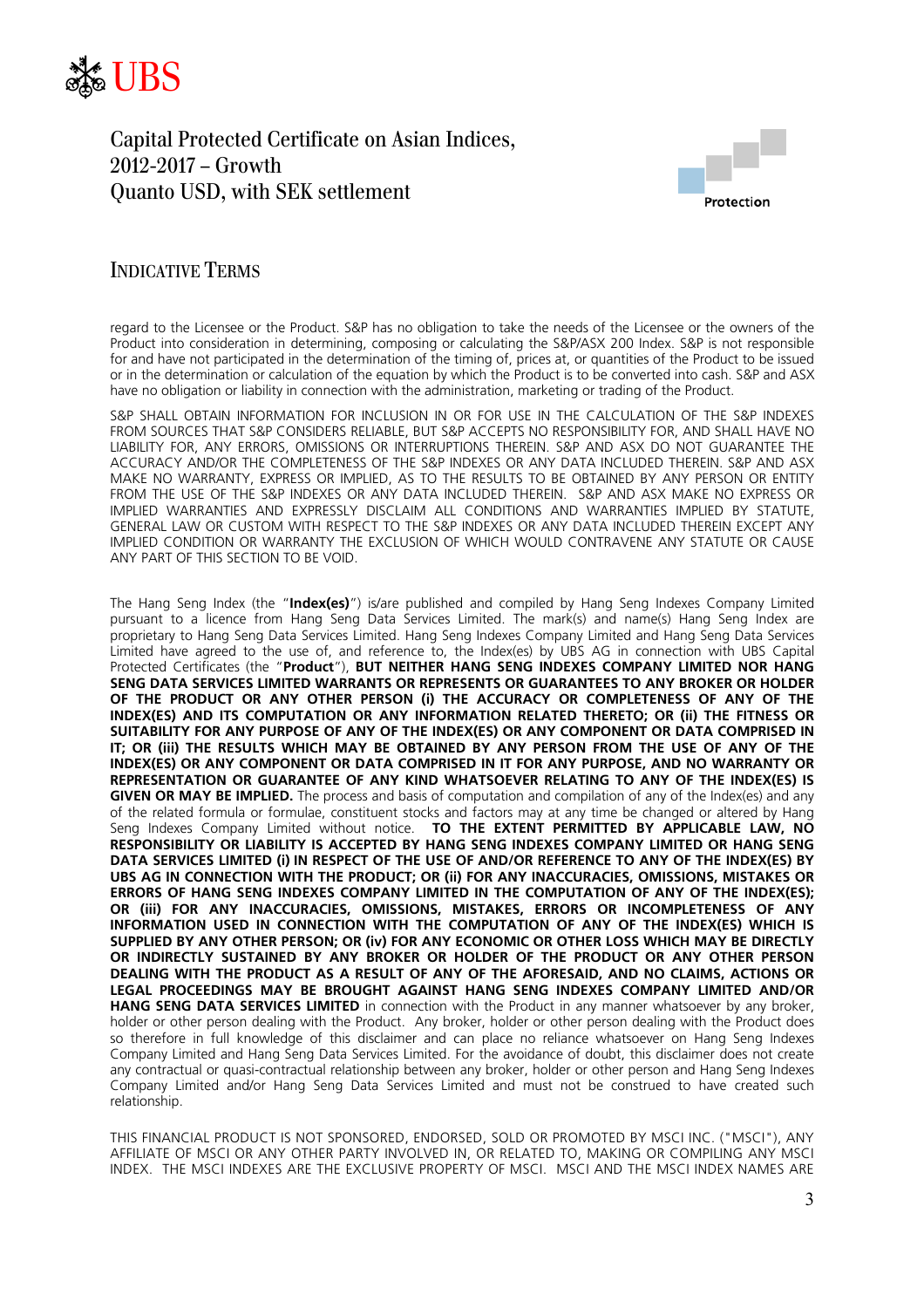



### INDICATIVE TERMS

SERVICE MARK(S) OF MSCI OR ITS AFFILIATES AND HAVE BEEN LICENSED FOR USE FOR CERTAIN PURPOSES BY LICENSEE. NEITHER MSCI, ANY OF ITS AFFILIATES NOR ANY OTHER PARTY INVOLVED IN, OR RELATED TO, MAKING OR COMPILING ANY MSCI INDEX MAKES ANY REPRESENTATION OR WARRANTY, EXPRESS OR IMPLIED, TO THE OWNERS OF THIS FINANCIAL PRODUCT OR ANY MEMBER OF THE PUBLIC REGARDING THE ADVISABILITY OF INVESTING IN FINANCIAL SECURITIES GENERALLY OR IN THIS FINANCIAL PRODUCT PARTICULARLY OR THE ABILITY OF ANY MSCI INDEX TO TRACK CORRESPONDING STOCK MARKET PERFORMANCE. MSCI OR ITS AFFILIATES ARE THE LICENSORS OF CERTAIN TRADEMARKS, SERVICE MARKS AND TRADE NAMES AND OF THE MSCI INDEXES WHICH ARE DETERMINED, COMPOSED AND CALCULATED BY MSCI WITHOUT REGARD TO THIS FINANCIAL PRODUCT OR THE ISSUER OR OWNER OF THIS FINANCIAL PRODUCT. NEITHER MSCI, ANY OF ITS AFFILIATES NOR ANY OTHER PARTY INVOLVED IN, OR RELATED TO, MAKING OR COMPILING ANY MSCI INDEX HAS ANY OBLIGATION TO TAKE THE NEEDS OF THE ISSUERS OR OWNERS OF THIS FINANCIAL PRODUCT INTO CONSIDERATION IN DETERMINING, COMPOSING OR CALCULATING THE MSCI INDEXES. NEITHER MSCI, ITS AFFILIATES NOR ANY OTHER PARTY INVOLVED IN, OR RELATED TO, MAKING OR COMPILING ANY MSCI INDEX IS RESPONSIBLE FOR OR HAS PARTICIPATED IN THE DETERMINATION OF THE TIMING OF, PRICES AT, OR QUANTITIES OF THIS FINANCIAL PRODUCT TO BE ISSUED OR IN THE DETERMINATION OR CALCULATION OF THE EQUATION BY WHICH THIS FINANCIAL PRODUCT IS REDEEMABLE FOR CASH. NEITHER MSCI, ANY OF ITS AFFILIATES NOR ANY OTHER PARTY INVOLVED IN, OR RELATED TO, THE MAKING OR COMPILING ANY MSCI INDEX HAS ANY OBLIGATION OR LIABILITY TO THE OWNERS OF THIS FINANCIAL PRODUCT IN CONNECTION WITH THE ADMINISTRATION, MARKETING OR OFFERING OF THIS FINANCIAL PRODUCT.

 ALTHOUGH MSCI SHALL OBTAIN INFORMATION FOR INCLUSION IN OR FOR USE IN THE CALCULATION OF THE MSCI INDEXES FROM SOURCES WHICH MSCI CONSIDERS RELIABLE, NEITHER MSCI, ANY OF ITS AFFILIATES NOR ANY OTHER PARTY INVOLVED IN, OR RELATED TO MAKING OR COMPILING ANY MSCI INDEX WARRANTS OR GUARANTEES THE ORIGINALITY, ACCURACY AND/OR THE COMPLETENESS OF ANY MSCI INDEX OR ANY DATA INCLUDED THEREIN. NEITHER MSCI, ANY OF ITS AFFILIATES NOR ANY OTHER PARTY INVOLVED IN, OR RELATED TO, MAKING OR COMPILING ANY MSCI INDEX MAKES ANY WARRANTY, EXPRESS OR IMPLIED, AS TO RESULTS TO BE OBTAINED BY LICENSEE, LICENSEE'S CUSTOMERS OR COUNTERPARTIES, ISSUERS OF THE FINANCIAL SECURITIES, OWNERS OF THE FINANCIAL SECURITIES, OR ANY OTHER PERSON OR ENTITY, FROM THE USE OF ANY MSCI INDEX OR ANY DATA INCLUDED THEREIN IN CONNECTION WITH THE RIGHTS LICENSED HEREUNDER OR FOR ANY OTHER USE. NEITHER MSCI, ANY OF ITS AFFILIATES NOR ANY OTHER PARTY INVOLVED IN, OR RELATED TO, MAKING OR COMPILING ANY MSCI INDEX SHALL HAVE ANY LIABILITY FOR ANY ERRORS, OMISSIONS OR INTERRUPTIONS OF OR IN CONNECTION WITH ANY MSCI INDEX OR ANY DATA INCLUDED THEREIN. FURTHER, NEITHER MSCI, ANY OF ITS AFFILIATES NOR ANY OTHER PARTY INVOLVED IN, OR RELATED TO, MAKING OR COMPILING ANY MSCI INDEX MAKES ANY EXPRESS OR IMPLIED WARRANTIES OF ANY KIND, AND MSCI, ANY OF ITS AFFILIATES AND ANY OTHER PARTY INVOLVED IN, OR RELATED TO MAKING OR COMPILING ANY MSCI INDEX HEREBY EXPRESSLY DISCLAIM ALL WARRANTIES OF MERCHANTABILITY OR FITNESS FOR A PARTICULAR PURPOSE, WITH RESPECT TO ANY MSCI INDEX AND ANY DATA INCLUDED THEREIN. WITHOUT LIMITING ANY OF THE FOREGOING, IN NO EVENT SHALL MSCI, ANY OF ITS AFFILIATES OR ANY OTHER PARTY INVOLVED IN, OR RELATED TO, MAKING OR COMPILING ANY MSCI INDEX HAVE ANY LIABILITY FOR ANY DIRECT, INDIRECT, SPECIAL, PUNITIVE, CONSEQUENTIAL OR ANY OTHER DAMAGES (INCLUDING LOST PROFITS) EVEN IF NOTIFIED OF THE POSSIBILITY OF SUCH DAMAGES.

No purchaser, seller or holder of this security, or any other person or entity, should use or refer to any MSCI trade name, trademark or service mark to sponsor, endorse, market or promote this product without first contacting MSCI to determine whether MSCI's permission is required. Under no circumstances may any person or entity claim any affiliation with MSCI without the prior written permission of MSCI.

#### **Selling Restrictions**

**Any Products purchased by any person for resale may not be offered in any jurisdiction in circumstances which would result in the Issuer being obliged to register any further documentation relating to this Product in such jurisdiction.**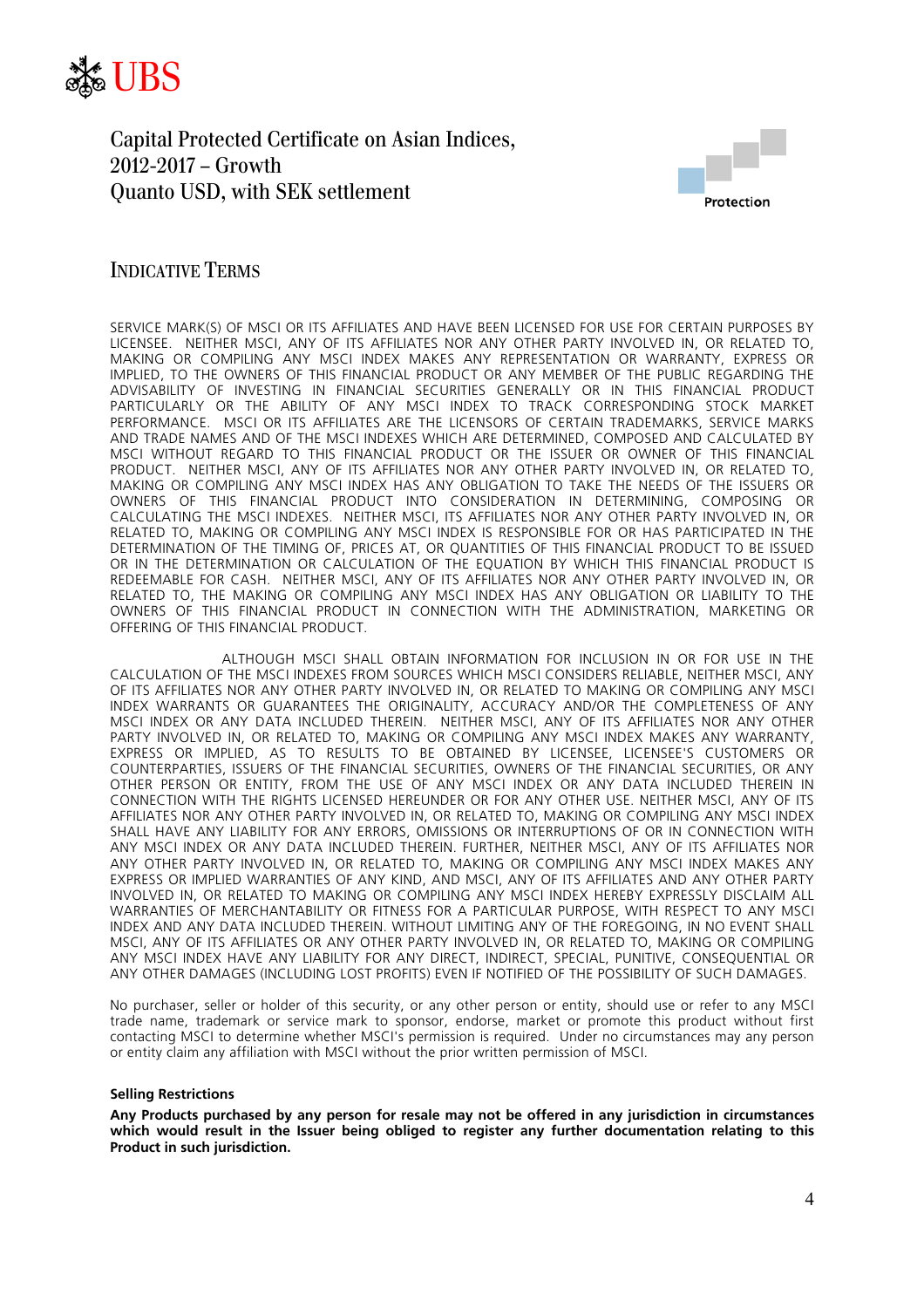



### INDICATIVE TERMS

#### **The restrictions listed below must not be taken as definitive guidance as to whether this Product can be sold in a jurisdiction. Additional restrictions on offering, selling or holding of this Product may apply in other jurisdictions. Investors in this Product should seek specific advice before on-selling this Product.**

**Europe** - Any public offer of this Product within an EEA jurisdiction (EU member states plus Norway, Iceland and Liechtenstein) shall only be possible if compliant with the requirements of the EUPD and with the law of that iurisdiction.

If the prospectus either does not qualify as a prospectus published in accordance with the requirements of the EUPD or is not filed with or notified to the relevant Financial Supervisory Authority, this Product may not be offered or sold in EEA jurisdictions other than 1) in minimum denominations of, or total consideration per investor of at least, EUR 50,000 (or equivalent in other currencies), provided that the offer is only being made in one or more EEA jurisdiction that will not, before the end of the offer period for the Securities, have implemented the provision under the Directive 2010/73/EU (the "PD Amending Directive") that increases this minimum denomination (or total consideration per investor) to EUR 100,000; or 2) only to Qualified Investors; and/or (aggregated for all distributors) to less than 100 or, if the relevant EEA jurisdiction has implemented the relevant provision of the 2010 PD Amending Directive, 150 natural or legal persons that are not Qualified Investors per EEA jurisdiction. "Qualified Investors" are persons or entities as defined in the Prospectus Directive.

For information on public offering in EEA jurisdictions please see under section "General Information" above.

**Hong Kong** – Each purchaser has represented and agreed that it has not issued or had in its possession for the purposes of issue, and will not issue or have in its possession for the purposes of issue, whether in Hong Kong or elsewhere, any advertisement, invitation or document relating to the Products, which is directed at, or the contents of which are likely to be accessed or read by, the public of Hong Kong (except if permitted to do so under the securities laws of Hong Kong) other than with respect to Products which are or are intended to be disposed of only to persons outside Hong Kong or only to "professional investors" as defined in the Securities and Futures Ordinance (Cap. 571) of Hong Kong and any rules made under that Ordinance.

#### **The contents of this document have not been reviewed by any regulatory authority in Hong Kong. Investors are advised to exercise caution in relation to any offer. If an investor is in any doubt about any of the contents of this document, the investor should obtain independent professional advice.**

#### **This is a structured product which involves derivatives. Do not invest in it unless you fully understand and are willing to assume the risks associated with it.**

**Singapore** - This document has not been registered as a prospectus with the Monetary Authority of Singapore. Accordingly, this document and any other document or material in connection with the offer or sale, or invitation for subscription or purchase, of this Product may not be circulated or distributed, nor may this Product be offered or sold, or be made the subject of an invitation for subscription or purchase, whether directly or indirectly, to persons in Singapore other than (i) to an institutional investor under Section 274 of the Securities and Futures Act (Cap. 289) of Singapore ("SFA"), (ii) to a relevant person pursuant to Section 275(1), or any person pursuant to Section 275(1A) of the SFA, and in accordance with the conditions specified in Section 275, of the SFA or (iii) otherwise pursuant to, and in accordance with the conditions of, any other applicable provision of the SFA.

Where this Product is subscribed or purchased under Section 275 of the SFA by a relevant person which is:

- (a) a corporation (which is not an accredited investor (as defined in Section 4A of the SFA)) the sole business of which is to hold investments and the entire share capital of which is owned by one or more individuals, each of whom is an accredited investor; or
- (b) a trust (where the trustee is not an accredited investor) whose sole purpose is to hold investments and each beneficiary of the trust is an individual who is an accredited investor,

securities (as defined in Section 239(1) of the SFA) of that corporation or the beneficiaries' rights and interest (howsoever described) in that trust shall not be transferred within six months after that corporation or that trust has acquired the securities pursuant of an offer made under Section 275 of the SFA except: